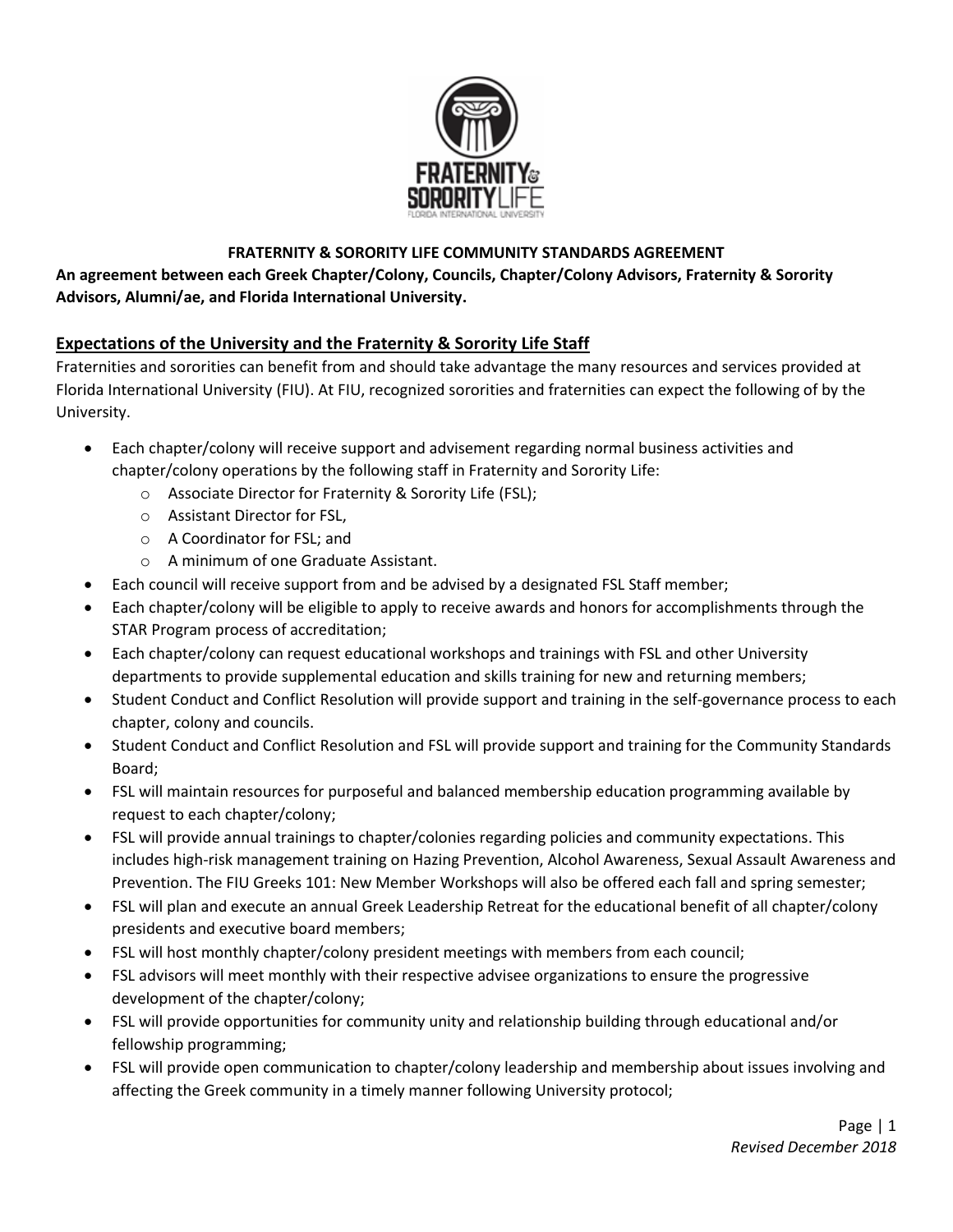- FSL will provide a timely community and chapter/colony grade report at the end of every fall and spring semester;
- FSL will provide new advisor training, continuing advisor training, and semester advisor meetings. FSL will ensure that advisors are included in all pertinent chapter/colony communications.
- FSL will provide chapter/colony academic and conduct standings on the Fraternity & Sorority Life website; and
- FSL will work in collaboration with the Office of Student Conduct and Conflict Resolution on the creation, selection, and advisement of the Greek Community Standards.

# **Expectations of Advisors**

The following expectations are required of our advisors that work with a fraternity and/or sorority chapter/colony/colony at FIU:

- Each chapter/colony will use an alumni-advising structure in accordance with the requirements of the chapter/colony headquarters. If a chapter/colony does not have a national structure, it will implement an alumni-advising structure under the guidance of FSL.
	- o The alumni advisor shall:
		- **EXECT** Assist in the overall guidance of the chapter/colony to ensure abidance of all local chapter/colony and national policies.
		- Serve as a liaison between the chapter/colony, the university, and the national organization.
		- Assist with the planning and programming of events.
		- Communicate openly and effectively with the faculty advisor.
- Each chapter/colony should designate one faculty/staff advisor (must be a full-time employee of Florida International University).
	- o The faculty advisor shall:
		- **EXECT** Serve as a liaison between the chapter/colony and the university to ensure proper interpretation of university policies.
		- Assist in monitoring chapter/colony academic performance standards.
		- Communicate monthly with chapter/colony officers and alumni advisors.
- Faculty/Staff and Alumni advisors are expected to:
	- o Complete annual trainings provided by the FSL office to ensure knowledge of protocols, policies, and procedures.
	- o Attend monthly advisor meetings and additional meetings with FSL staff if necessary depending on the needs of the Greek community.
	- $\circ$  Attend a minimum of one chapter/colony meeting and meet with respective designated advisees monthly.
	- $\circ$  Proactively provide the FSL staff with critical feedback on events or issues within their respective chapter/colony, colony, and/or community.

# **Expectations of Each Chapter/Colony**

The following expectations are required of each recognized fraternity and sorority at FIU:

ACADEMIC PERFORMANCE/SCHOLARSHIP:

- Each chapter/colony will designate a Scholarship Chair to direct academic programming.
- Each chapter/colony will designate a Faculty Advisor to assist with academic programming within the chapter/colony.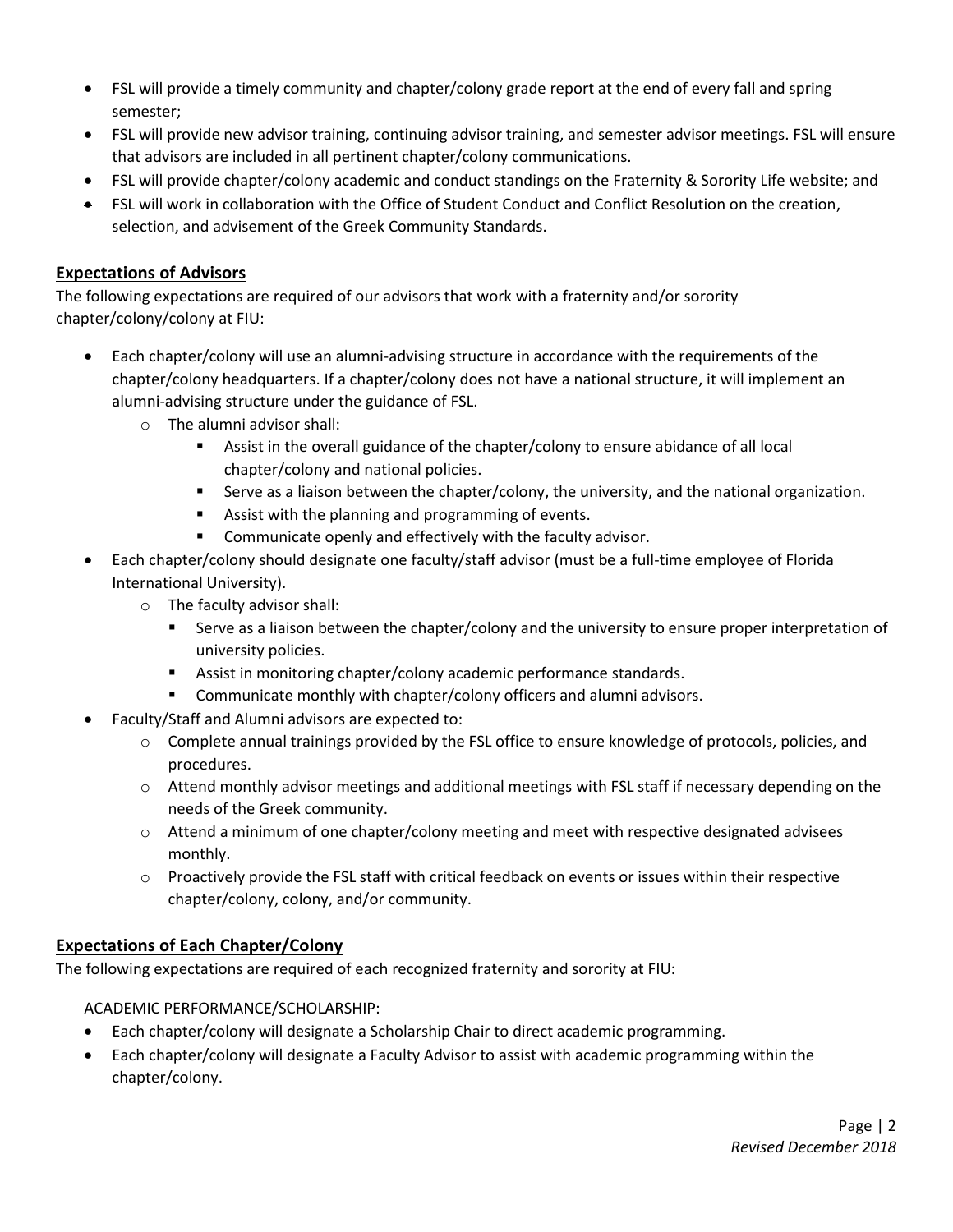- Each chapter/colony will have a minimum GPA requirement of 2.7 every fall and spring semester. Any chapter/colony that falls below this will be placed on academic probation.
	- o A chapter/colony on academic probation will submit their academic plan to FSL
- Each chapter/colony will adopt a comprehensive academic plan to improve active member, new member, and all-chapter/colony semester grade point averages.
	- o Members that fall below a 2.5 will be placed on academic probation by the chapter/colony.

# CHAPTER/COLONY OPERATIONS AND ADMINISTRATION

- Each chapter/colony will abide by the Fraternity and Sorority Life policies and procedures.
- Each chapter/colony will follow the guidelines set forth by their Inter/National Organization.
- Each chapter/colony will abide by the bylaws and constitution of their respective organization.
- Each chapter/colony will abide by the bylaws and constitution of their respective council.
- Each chapter/colony member must be enrolled in a minimum of 9 credit hours during the fall and spring semesters at Florida International University.

#### FINANCIAL

- Each chapter/colony will pay all council dues to their respective council on time.
- Each chapter/colony that is assessed fines by FSL will pay these fines within one week of the fine. Checks will be made out to the FIU Foundation.

## PAPERWORK (INCLUDING PANTHERCONNECT FORMS)

- Each chapter/colony will submit all paperwork on time. This paperwork includes all required FSL documents, such as STAR Program reports, PantherConnect Forms, and Prospective Membership Forms. The University, specifically FSL, has the right to postpone any events, activities, etc. if the chapter/colony has outstanding paperwork or fails to meet any deadlines.
- Each chapter/colony will update member rosters on PantherConnect at the beginning of each semester. Dates of submission will be communicated each semester by FSL.
- Each chapter/colony will update PantherConnect each time a new officer is elected/appointed.
- Each chapter/colony will register events via PantherConnect in accordance with the social event policies.
- Each chapter/colony will use PantherConnect to manage all member service hours. FSL will pull service hour reports from PantherConnect through the End of Semester STAR Program Report.

## CHAPTER/COLONY LEADERSHIP

- Each chapter/colony will send the required number of delegates to their respective council meetings.
- Each chapter/colony will provide opportunities for members to become involved in student leadership positions outside of their chapter/colony.
- Each chapter/colony will encourage and promote sending an executive member to a national or regional leadership program each year.

## LEADERSHIP EDUCATION

- Each chapter/colony will send the chapter/colony president/vice-president (if president not available) and an executive delegate to attend the Annual Greek Leadership Retreat.
- Each chapter/colony will send all new members to participate in FIU Greeks 101: New Member Workshops.
- Each chapter/colony will collaborate with University departments for programming initiatives as needed.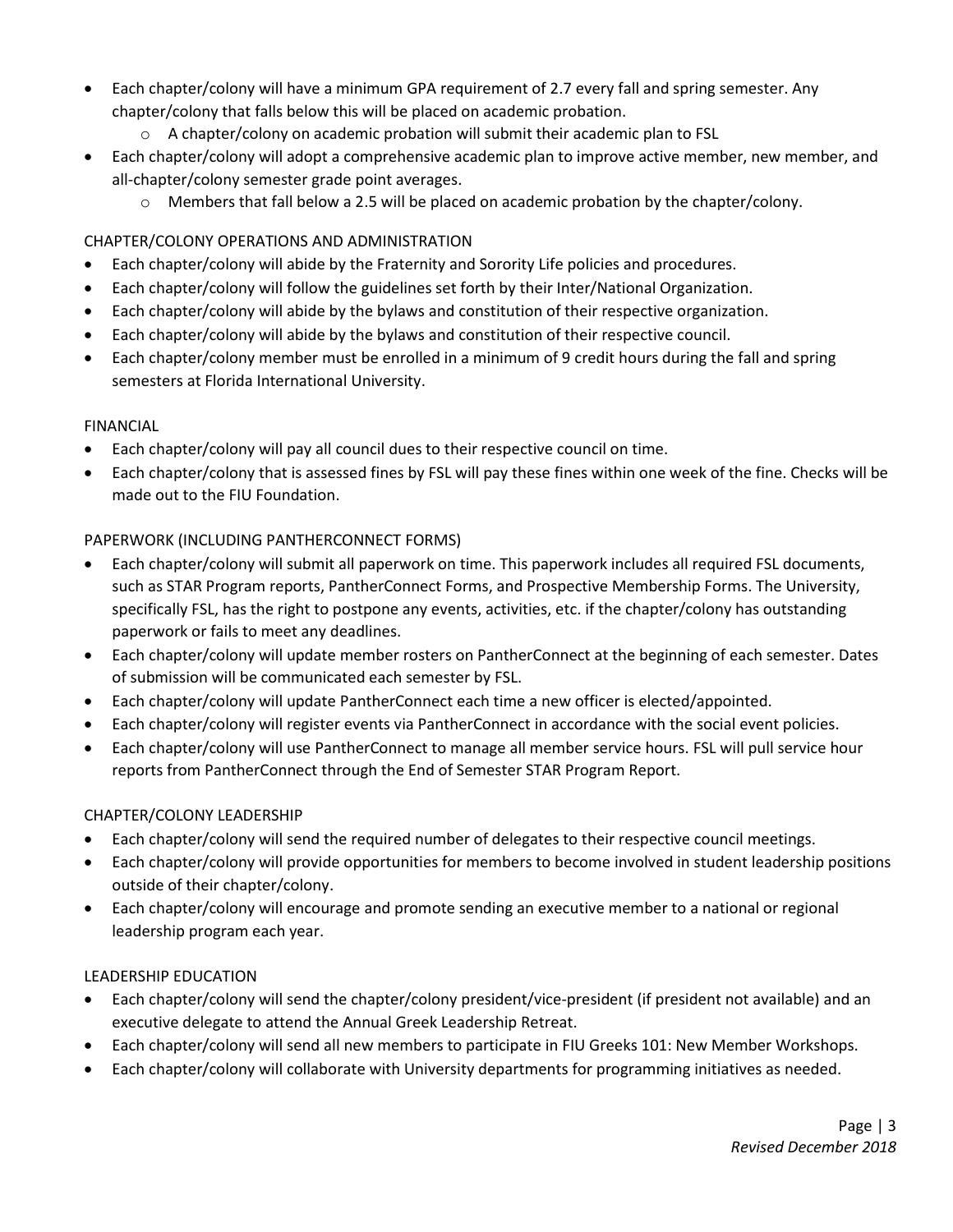- Each chapter/colony will send forty percent (40%) of its members to educational programs approved by its respective council or the University.
- Each chapter/colony will send newly-initiated members to the Greek Academy of Leaders (AOL) Retreat and emerging leaders (sophomore or higher) to the FIU Undergraduate Interfraternity Institute (FIU UIFI) or designated leadership retreat sponsored by FSL.
- Chapter/colony Presidents or appointed delegates will attend monthly Presidents' Roundtable meetings to discuss the issues affecting or involving the community.
- Respective executive board officers will attend designated Roundtable meetings hosted by their respective Council leadership to ensure proper communication, program planning and protocol training.
- Each chapter/colony will send their new members to their respective Council "University" (IFC U/ PC U, etc.) training.

## NEW MEMBER RECRUITMENT/INTAKE

- Each chapter/colony will establish a minimum GPA for potential new members seeking to participate in recruitment and initiation. The minimum GPA must not be lower than the minimum set forth in the FSL policies.
- Each chapter/colony will submit a Notification of Conducting/Abstaining from Intake form to FSL by the deadline set by the Council advisor.
- Each chapter/colony should register planned recruitment events on PantherConnect according to the guidelines set forth in the recruitment packets for each chapter/colony prior to the event.
- Each chapter/colony will submit signed Prospective Membership Forms to FSL within the deadlines set by the Council advisor.
- Each chapter/colony will abide by the intake/recruitment rules set forth by the University, their respective council, national policies, and FIPG.
- Each chapter/colony is absolutely prohibited from providing, offering, or selling alcohol at recruitment activities.
- All new member presentations must be registered as a social event on PantherConnect at least two weeks prior to the show.
	- o New member presentations will be scheduled prior to the beginning of Finals Week each semester.

## NEW MEMBER EDUCATION

- Each chapter/colony will establish a maximum process time for new member education. A chapter/colony without a time limit must not exceed the eight-week time limit set forth by the university.
- Each chapter/colony must abide by the new member education time limits set by their inter/national organization. If this new member education time limit exceeds eight weeks, each chapter/colony should work with their nationals to stay within an eight-week program.
- Each chapter/colony will submit a copy of their new member education plan at minimum one week before the program begins.
- Each chapter/colony will educate new members regarding this Community Standards Agreement.
- Each chapter/colony will educate new members on general information for all the members of the FIU Greek Community, which includes the Interfraternity Council, Multicultural Greek Council, National Pan-Hellenic Council, and the Panhellenic Council.
- Each chapter/colony will educate their new members on the member expectations set forth in their respective Council's constitution, if any.
- Interest Groups of potential new members for any chapter/colony are not recognized by FIU, unless they have been approved by FSL during a chapter/colony's expansion/extension process.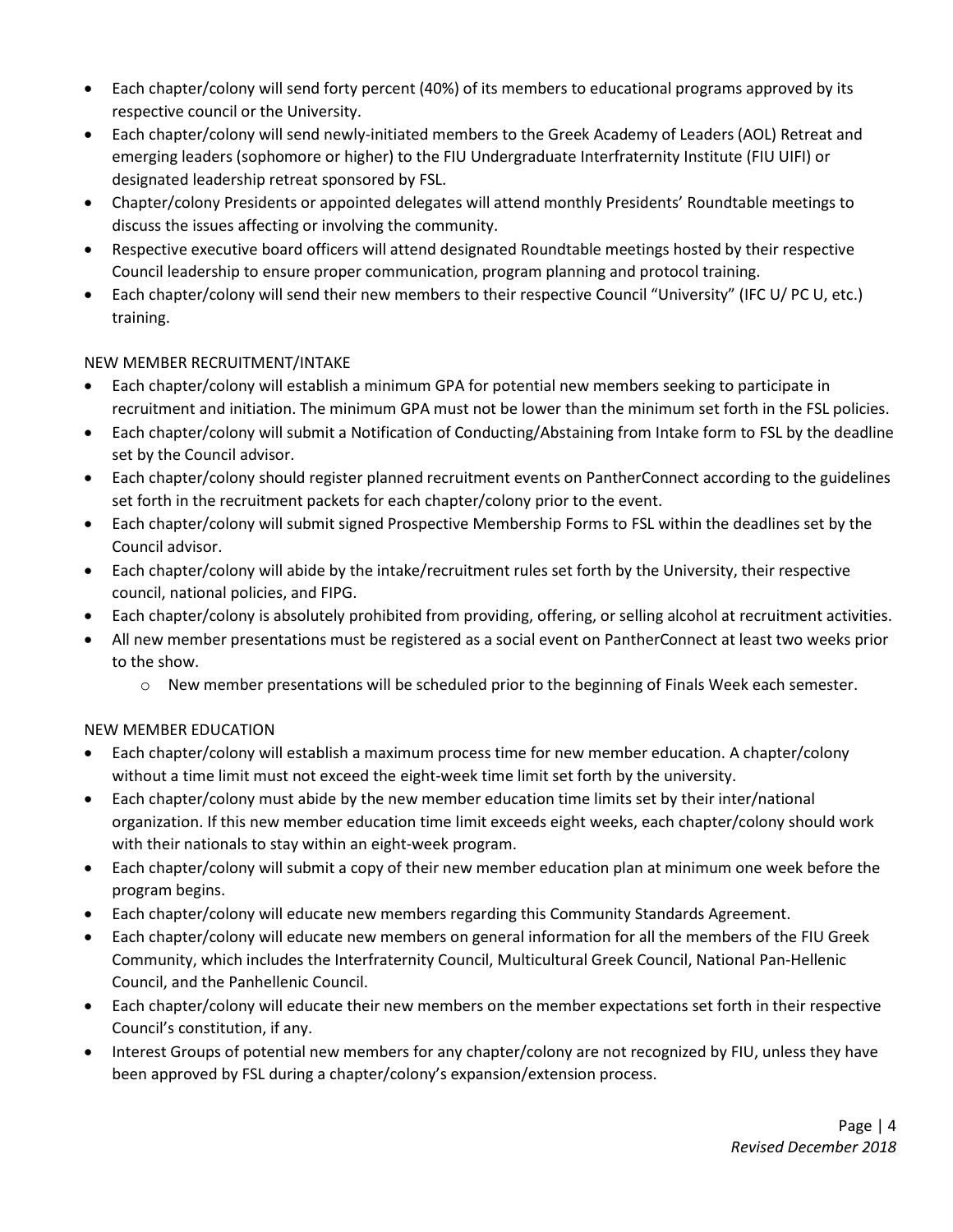## NONDISCRIMINATION/HAZING

- Each chapter/colony will abide by the University policy on hazing.
- No chapter/colony will haze any member of the fraternity and sorority community, regardless of active, new, or potential status.
- Each chapter/colony will foster an environment for learning and protect the safety, rights, and dignity of every new and current member.
- Each chapter/colony should promote inclusivity within its membership and across the Greek community at FIU.

#### CONDUCT/JUDICIAL

- Each chapter/colony will abide by its Inter/National Organization's policy on alcohol and drug use.
- Each chapter/colony will follow Federal, State and County, and City laws on alcohol and drug consumption.
- Each chapter/colony will follow FIU Student Code of Conduct as it applies to student organizations.
- Office for Student Conduct and Conflict Resolution will partner with inter/national headquarters, as appropriate, when dealing with organizational conduct cases.

#### COMMUNITY RELATIONS

- Each chapter/colony will sponsor at least one alumni/ae program each year.
- Each chapter/colony will recognize that every action by an individual member of the fraternity and sorority community, whether it be verbal or non-verbal, deliberate or unintentional, shapes the external perception of FIU and the national fraternity and sorority community.
- Each chapter/colony will seek opportunities to strengthen partnerships across campus and the community.
- Each chapter/colony will establish and maintain trusting relationships with all constituents, including, but not limited to: members, prospective members, parents, alumni, volunteers, other members of the Greek Community, chapter/colony house directors, university faculty, staff and administrators, local and campus community, and vendors.
- Each chapter/colony will encourage members to experience and exercise citizenship.
- Each chapter/colony will identify and communicate community needs that may be served by sororities and fraternities.
- Each chapter/colony should establish a communication protocol to address peer-to-peer issues to ensure civil and positive communal discourse.
	- o Peer-to-peer communication protocol can include:
		- **•** An initial peer-to-peer conversation should be scheduled to resolve the issue. If this conversation does not yield positive results, then,
		- **•** A peer-to-peer mediated conversation with an executive officer of each organization. If this does not yield positive results, then,
		- **EX A peer-to-peer mediated conversation with an alumni or faculty/staff advisor of each** organization, if this does not yield positive results, then,
		- As a last resource, a peer-to-peer mediated conversation with an FSL staff advisor should be scheduled.
	- $\circ$  In the cases that involve high-risk behavior, a meeting must be scheduled with the FSL staff advisor, immediately, forgoing aforementioned protocol.
- Each chapter/colony will participate and partner with other members of the Greek Community on an event outside of their usual Council partners at least once a year.
- Each chapter/colony and their members are to treat all members of the Greek community with human dignity.
	- o Chapter/colony members should not: